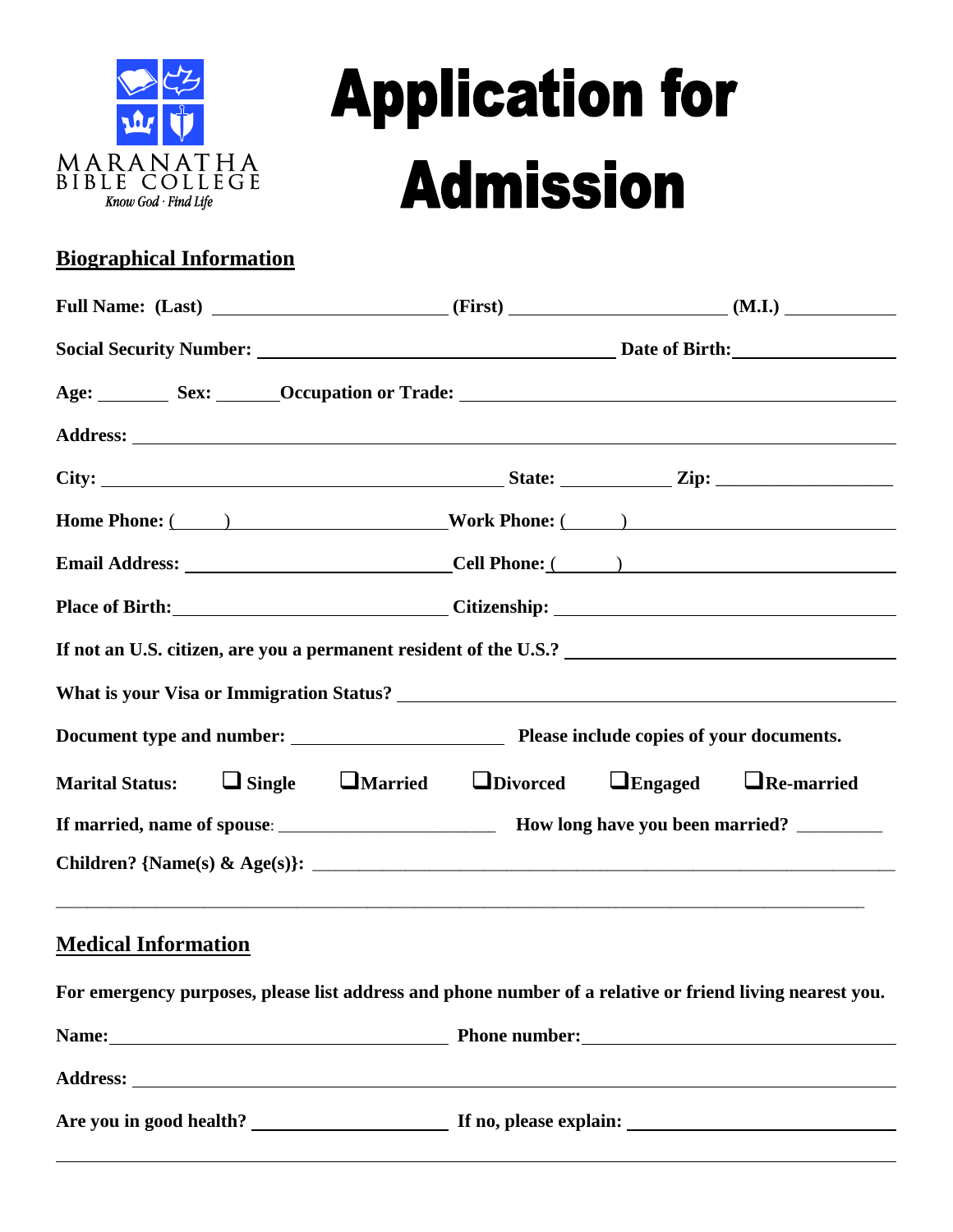|  |  | Do you have any physical or learning disabilities that require special accommodations?_ |  |
|--|--|-----------------------------------------------------------------------------------------|--|
|  |  |                                                                                         |  |

| Are there any current medical problems (i.e. medication, pacemaker, communicable diseases, etc.) that                                                                                                                                                                                                                                  |
|----------------------------------------------------------------------------------------------------------------------------------------------------------------------------------------------------------------------------------------------------------------------------------------------------------------------------------------|
|                                                                                                                                                                                                                                                                                                                                        |
|                                                                                                                                                                                                                                                                                                                                        |
| <b>Personal Information</b>                                                                                                                                                                                                                                                                                                            |
|                                                                                                                                                                                                                                                                                                                                        |
| Are you currently involved in alcohol or drug abuse, domestic violence, or sexual immorality? If yes,<br>please explain explain and the set of the set of the set of the set of the set of the set of the set of the set of the set of the set of the set of the set of the set of the set of the set of the set of the set of the set |
| <b>Spiritual Life Information</b>                                                                                                                                                                                                                                                                                                      |
|                                                                                                                                                                                                                                                                                                                                        |
|                                                                                                                                                                                                                                                                                                                                        |
|                                                                                                                                                                                                                                                                                                                                        |
|                                                                                                                                                                                                                                                                                                                                        |
|                                                                                                                                                                                                                                                                                                                                        |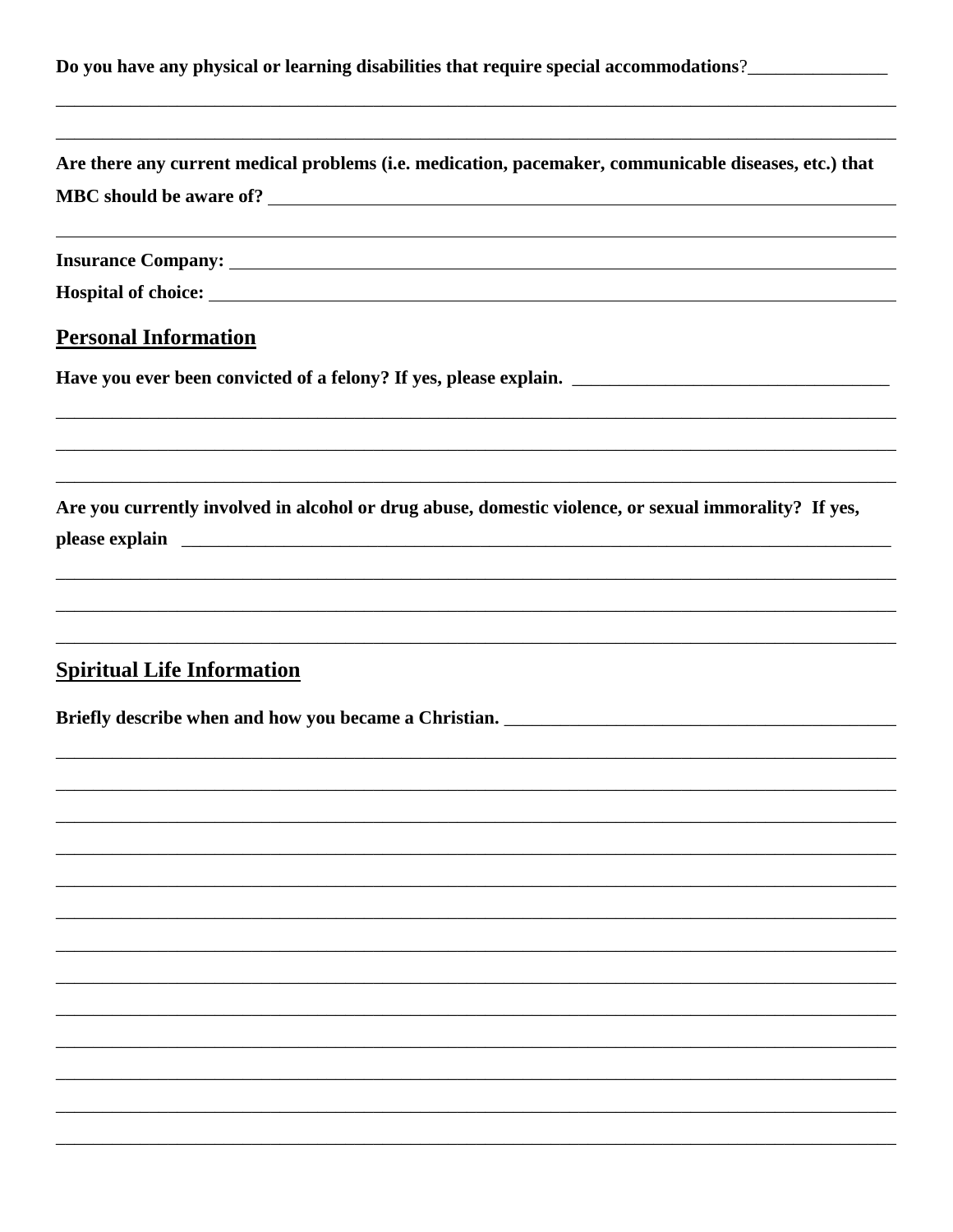|                                                                                   |                            | Why do you desire to attend MBC and how do you see it enhancing your present spiritual life?<br>,我们也不能在这里的时候,我们也不能在这里的时候,我们也不能会在这里的时候,我们也不能会在这里的时候,我们也不能会在这里的时候,我们也不能会在这里的时候,我们也不 |
|-----------------------------------------------------------------------------------|----------------------------|-----------------------------------------------------------------------------------------------------------------------------------------------------------------------------------|
|                                                                                   |                            | ,我们也不会有什么。""我们的人,我们也不会有什么?""我们的人,我们也不会有什么?""我们的人,我们也不会有什么?""我们的人,我们也不会有什么?""我们的人                                                                                                  |
|                                                                                   |                            |                                                                                                                                                                                   |
|                                                                                   |                            | Do you adhere to any doctrinal stances that are in direct conflict with Biblical Christianity? (i.e. I do not                                                                     |
|                                                                                   |                            |                                                                                                                                                                                   |
| <b>Academic Information</b>                                                       |                            |                                                                                                                                                                                   |
| Which semester are you applying for? (i.e. Spring/Fall Year) ____________________ |                            |                                                                                                                                                                                   |
|                                                                                   |                            |                                                                                                                                                                                   |
|                                                                                   |                            |                                                                                                                                                                                   |
|                                                                                   |                            |                                                                                                                                                                                   |
|                                                                                   |                            |                                                                                                                                                                                   |
| Please list all schools attended from high school to the present.                 |                            |                                                                                                                                                                                   |
| <b>School</b>                                                                     | <b>Dates of Attendance</b> | Degree/Diploma                                                                                                                                                                    |
|                                                                                   |                            | <u> 1989 - Jan Samuel Barbara, marka a shekara ta 1989 - An tsara tsa na shekara tsa na shekara tsa na shekara t</u>                                                              |
|                                                                                   |                            | ,我们也不会有什么。""我们的人,我们也不会有什么?""我们的人,我们也不会有什么?""我们的人,我们也不会有什么?""我们的人,我们也不会有什么?""我们的人                                                                                                  |
|                                                                                   |                            |                                                                                                                                                                                   |
|                                                                                   |                            |                                                                                                                                                                                   |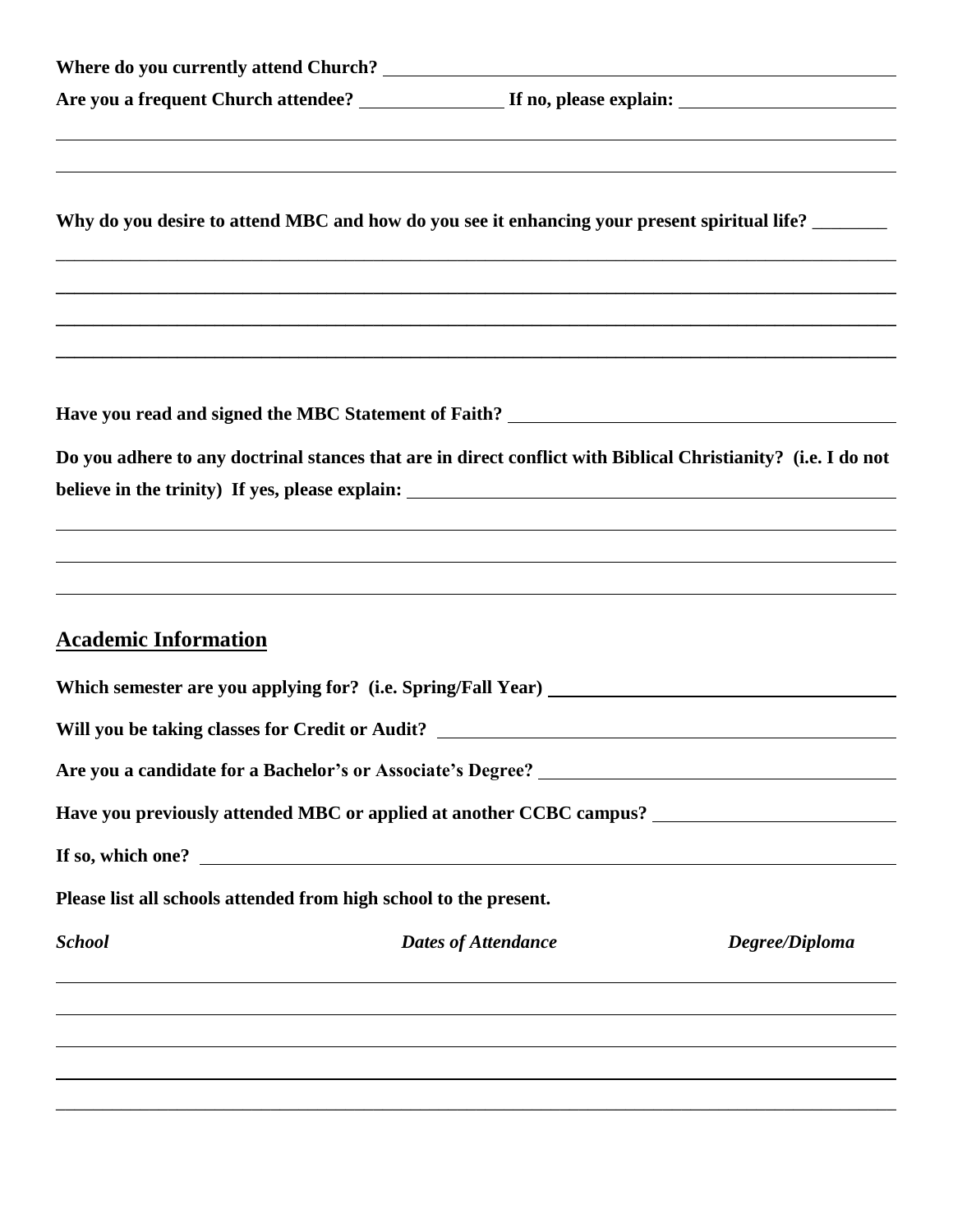#### **Personal Profile**

**Using the Personal Profile Form provided, briefly answer the following questions.** 

- **A). What do you consider to be your personal strengths and weaknesses?**
- **B). What are some of your talents and hobbies?**
- **C). What are your spiritual gifts? Please describe and discuss them.**

**Please include a photo with your application.** 

#### **References**

*Note: Students who are auditing classes need only one reference.* 

**Please list three people you will have fill out and return the enclosed reference forms. One should be from a Pastor or leader within your church. The other two should be from persons who you have known for at least two years. A relative should not be used as a reference.** 

| <b>Name</b> | Relationship | Phone # |
|-------------|--------------|---------|
|             |              |         |
|             |              |         |

#### **Financial and Personal Responsibility**

- **I understand that full payment of tuition for the semester is due and payable upon registration.**
- **I certify that all the above information is correct and accurate.**
- **I understand and will cooperate in observing all regulations and upholding the standards of Maranatha Bible College.**

**Signed: Date:** 

#### **Contact Information**

**Mailing and Location: Maranatha Chapel Attn: Maranatha Bible College 10752 Coastwood Road San Diego, CA 92127**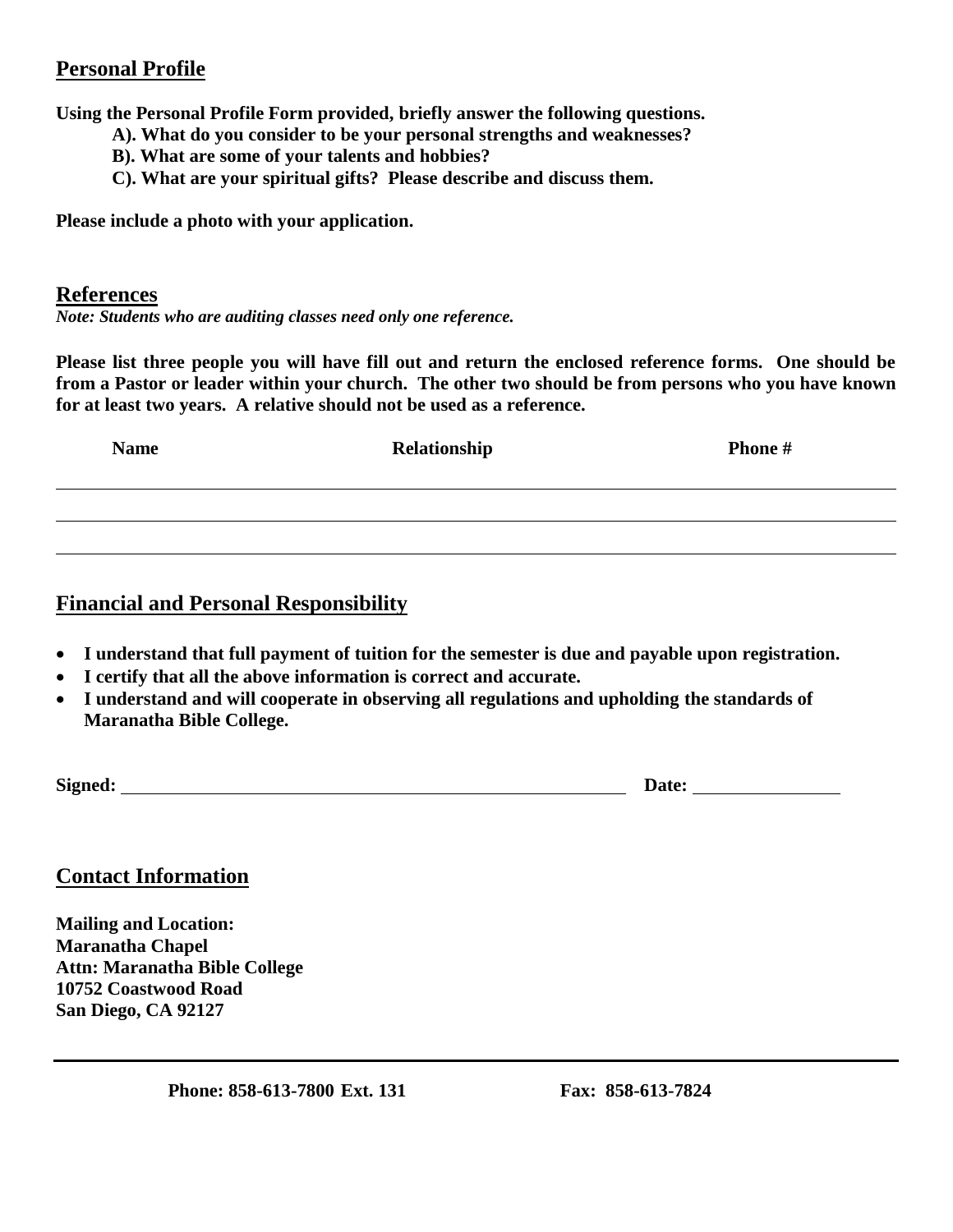## **Maranatha Bible College**

**10752 Coastwood Road, San Diego, CA 92127**

### **Personal Profile Form**

*A) What do you consider to be your personal strengths and weakness?*

**B)** *What are some of your talents and hobbies***?**